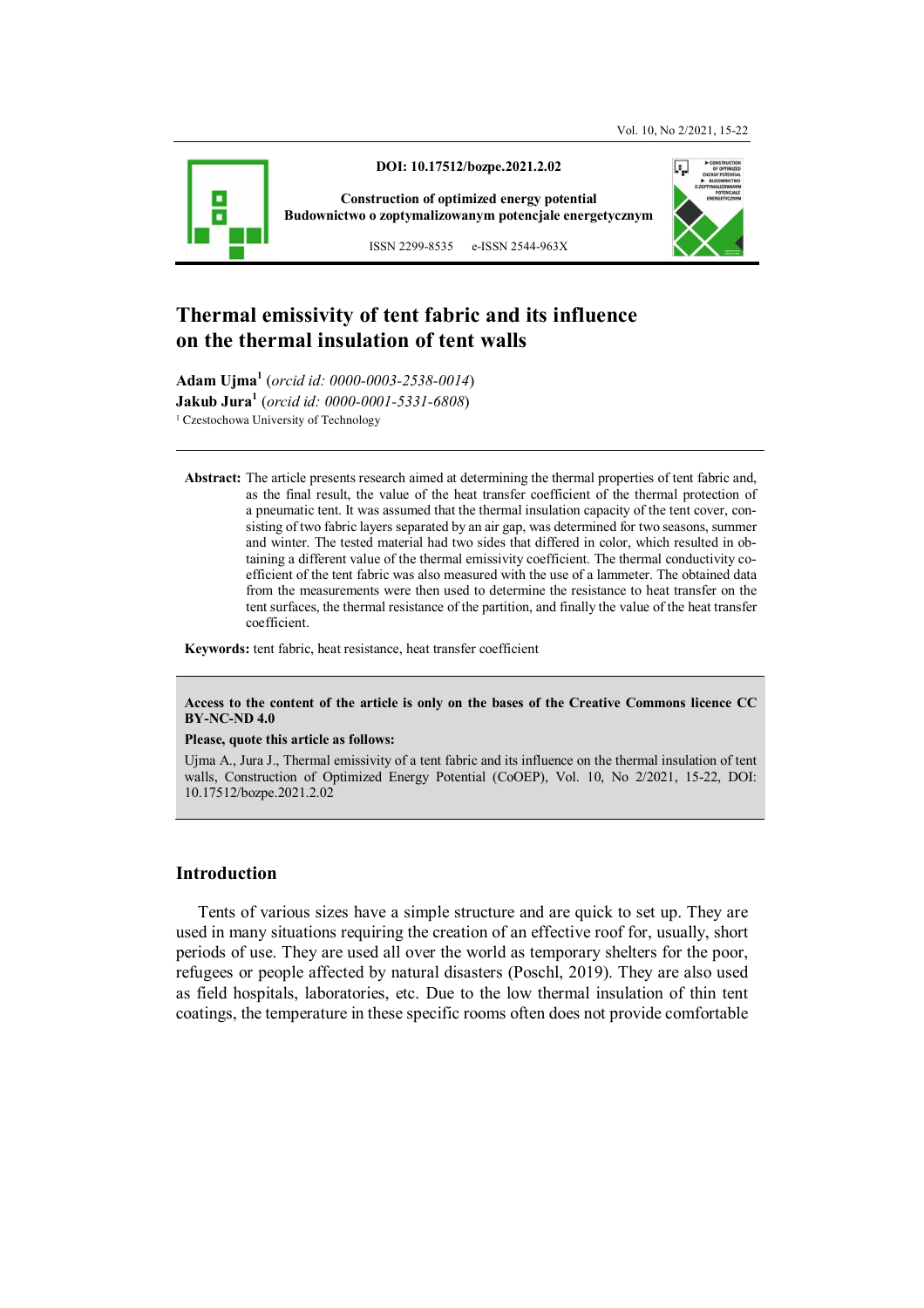thermal conditions for their users. The problem is the rapid increase in internal temperature during intense sunlight and a rapid decrease when the external temperature decreases. (Zhang et al., 2017b). This is due to the practically zero thermal capacity of the structure. Conducted research on the modification of the structure of materials (Stegmaier et al., 2018), applying additional layers (Liu et al., 2016), the technology of layers and the construction of external partitions from which tents are made are aimed at improving the conditions of the internal microclimate (Cena et al., 2003). The conducted experiments show that, for example, by applying a reflective layer to the outer layer, the air temperature in the tent is reduced (Lee et al., 2016; Zhang et al., 2017a). The use of reflective insulation in building partitions also significantly improves the thermal insulation of these partitions (Ujma & Umnyakova, 2019). Modification of tent partitions and the use of various thermal insulation layers (Jura, 2015), reduces the cost of heating or cooling rooms, while providing appropriate conditions of thermal comfort for people staying in them (Kysiak & Ujma, 2018). The article presents tests on the thermal properties of tent materials and the external partitions made of them.

### **1. Research materials**

Tests conducted on the tent fabric were carried out in order to determine the value of the heat transfer coefficient of the thermal cover of the pneumatic tent. Such data may be used in the case of planning to use heating or cooling inside the tent, when determining the demand for heating power or cooling power for devices heating or cooling the air in the tent.

The tested tent (Fig. 1) has a pneumatic structure. The load-bearing system is a skeleton structure with a frame made of connected, longitudinal and transverse, inflated sleeves. The lengths of the elements forming the structure arch, starting from the base to the top, are as follows:  $1,950$  mm  $- 1,800$  mm  $- 500$  mm. The frame is filled with one or two layers of tent fabric. Material weight of approx. 310  $g/m^2$  and a thickness of 0.30-0.35 mm.

The inside of the tent consists of two zones, one from the entrance to the tent – the vestibule (unheated and not requiring cooling) and the other, depending on external conditions, heated or cooled (Fig. 2). In these two zones, the external partitions are structurally different and therefore have different thermal insulation properties.

In the vestibule zone, only one layer of tent fabric is used, attached to the outside of the pneumatic skeleton. In the heated-cooled zone of the tent, a fabric is attached to the frame on both sides, both from the outer and inner sides of the tent. As a result, the main thermal protection of the tent in the heated and cooled zone is a partition made of one outer fabric layer, 0.30-0.35 mm thick, an air gap of 220 mm and another fabric layer, 0.30-0.35 mm, forming a lining. In the gable wall of the tent, the air layer between the fabrics is 110 mm thick.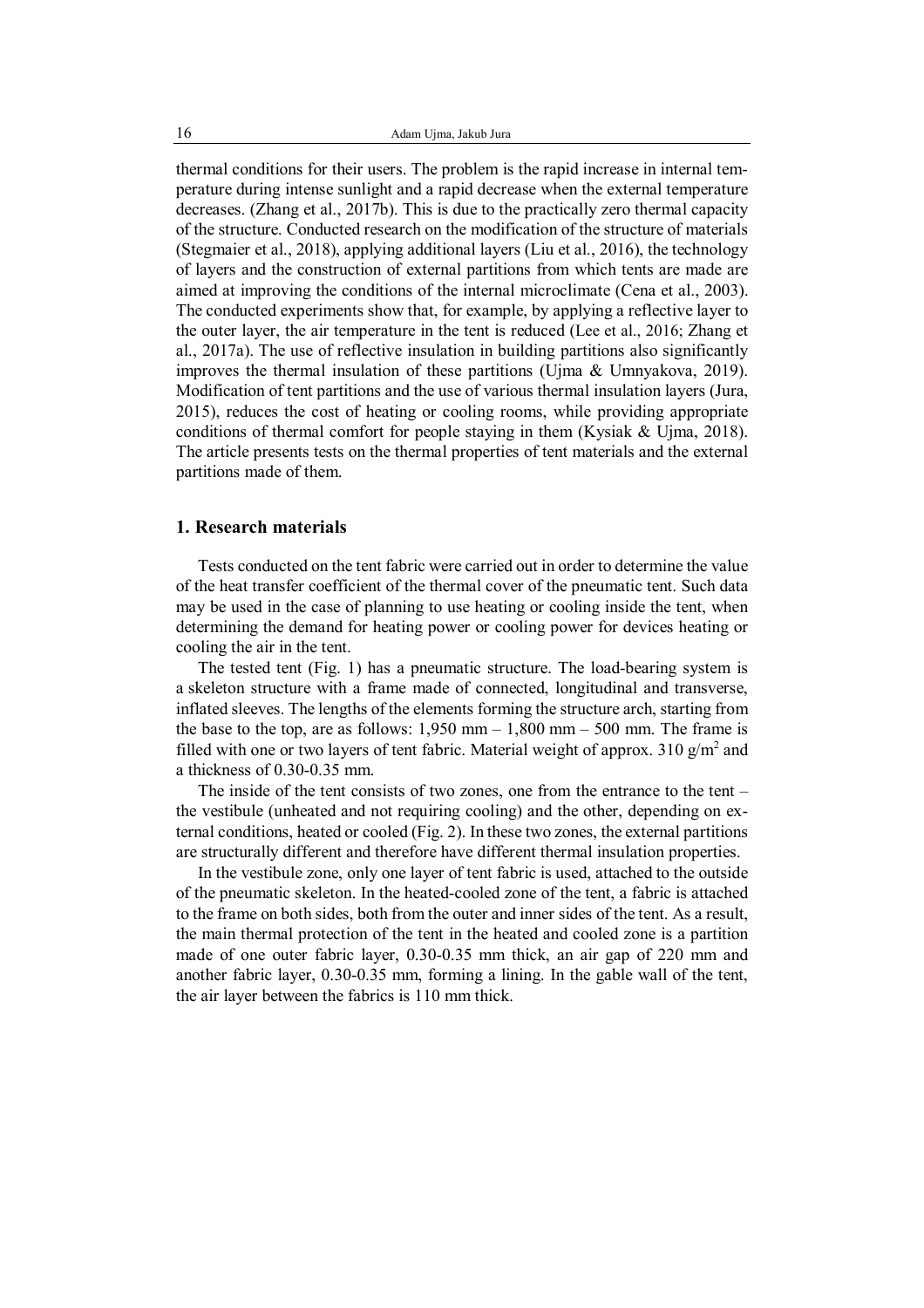

**Fig. 1.** Structural arrangement with the basic dimensions of the tent (source Lubawa S.A.)



**Fig. 2.** Tent structure with a fabric layer forming a lining on the inside, with a distinguished vestibule zone and a heated or cooled zone (source Lubawa S.A.)

# **2. Testing the properties of the tent fabric**

Due to the lack of data necessary to calculate the values of the heat transfer coefficients of the tent's external partitions, it was necessary to plan and perform appropriate laboratory tests. The scope of the research included the determination of the emissivity coefficients of the tent fabric coatings and the thermal resistance of the fabric.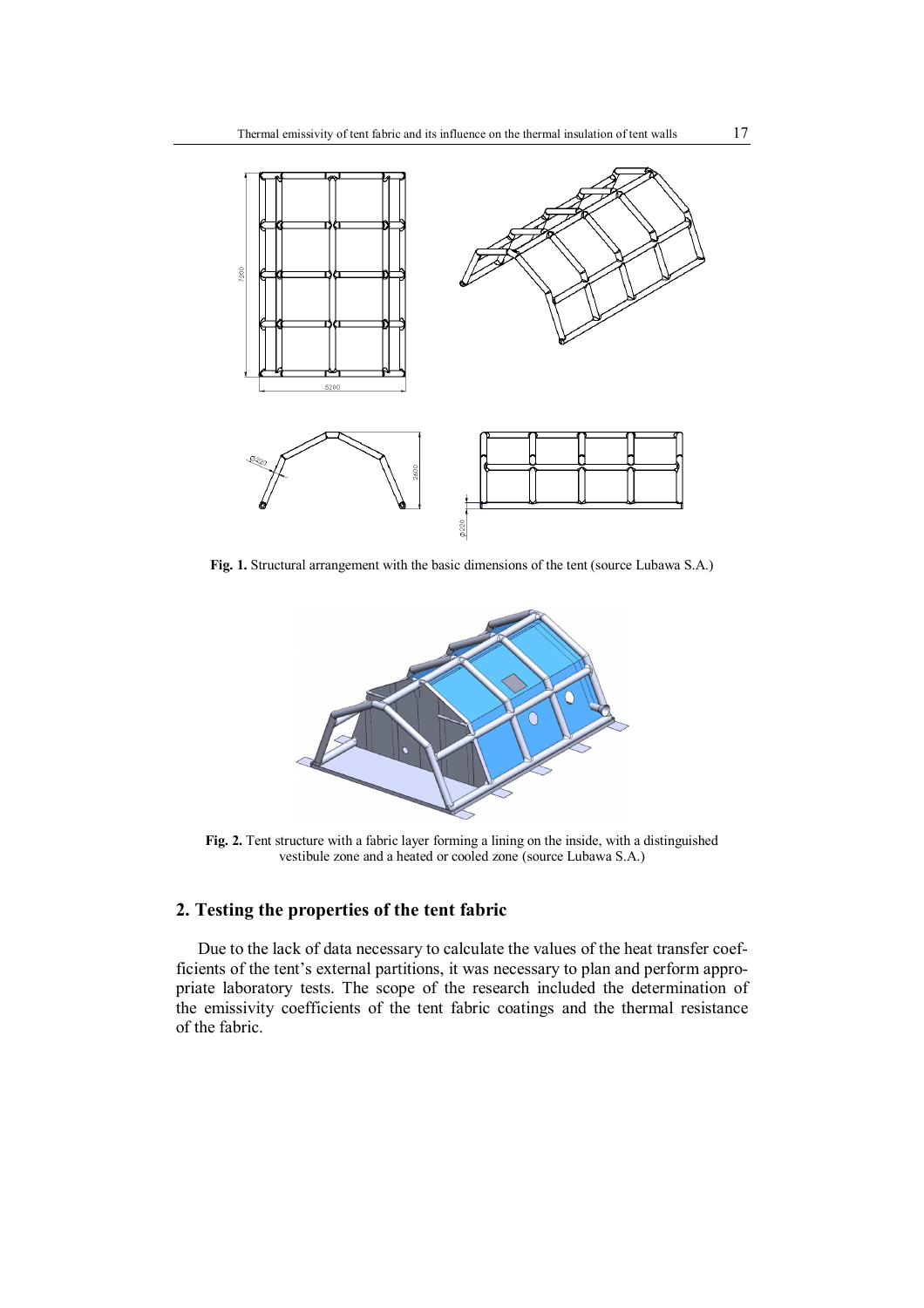### **2.1. Tests of thermal emissivity of the tent fabric surface**

The tent fabric has a surface that differs in color (Fig. 3). Therefore, tests were performed separately for each surface. The dark green side of the fabric is used in the tent from the outside and inside, while the gray side is used from the air layer side.

The emissivity test was performed indirectly using the VarioCAM thermal imaging camera. On the other hand, the processing of measurement data from the thermal imaging camera was performed using the IRBIS remote 3.0 computer program.



Fig. 3. Two different sides of the MP-144 fabric, with the colors: a) dark green, b) gray (size 30x30 cm) (*own photography*)

The tests were performed on a test stand created for the purpose (Fig 4). The measurements consisted of determining the apparent temperature with the use of aluminum foil and setting the emissivity  $\varepsilon = 1.0$  on the thermal imaging camera. The apparent temperature during the measurements was  $25.5^{\circ}$ C, this was necessary for the proper measurement of thermal emissivity. For this purpose, strips of black cardboard with an emissivity close to 1.0 were placed on the fabric samples. The fabric samples prepared in this way were glued to glass to create a smooth surface, without bulges, and then placed on a tripod with a lamp below. The lamp bulb was aimed at heating the samples of the tested material to a temperature higher by about 20 K compared to the ambient temperature. The camera set the emissivity equal to 1.0 in order to record the temperature on the black strip and on the appropriate material, and then the camera was adjusted in the emissivity range for the tested material, at which the temperature would be close to that recorded on the material with the emissivity 1.0. This value was defined as the emissivity of a given material sample. The process of determining the emissivity of the material was repeated, then the thermal images were processed in the IRBIS remote 3.0 program.

As a result of processing the measurement data, the average value of the emissivity of the tent fabric was determined. The emissivity for the green side was 98%, and for the gray side 84%.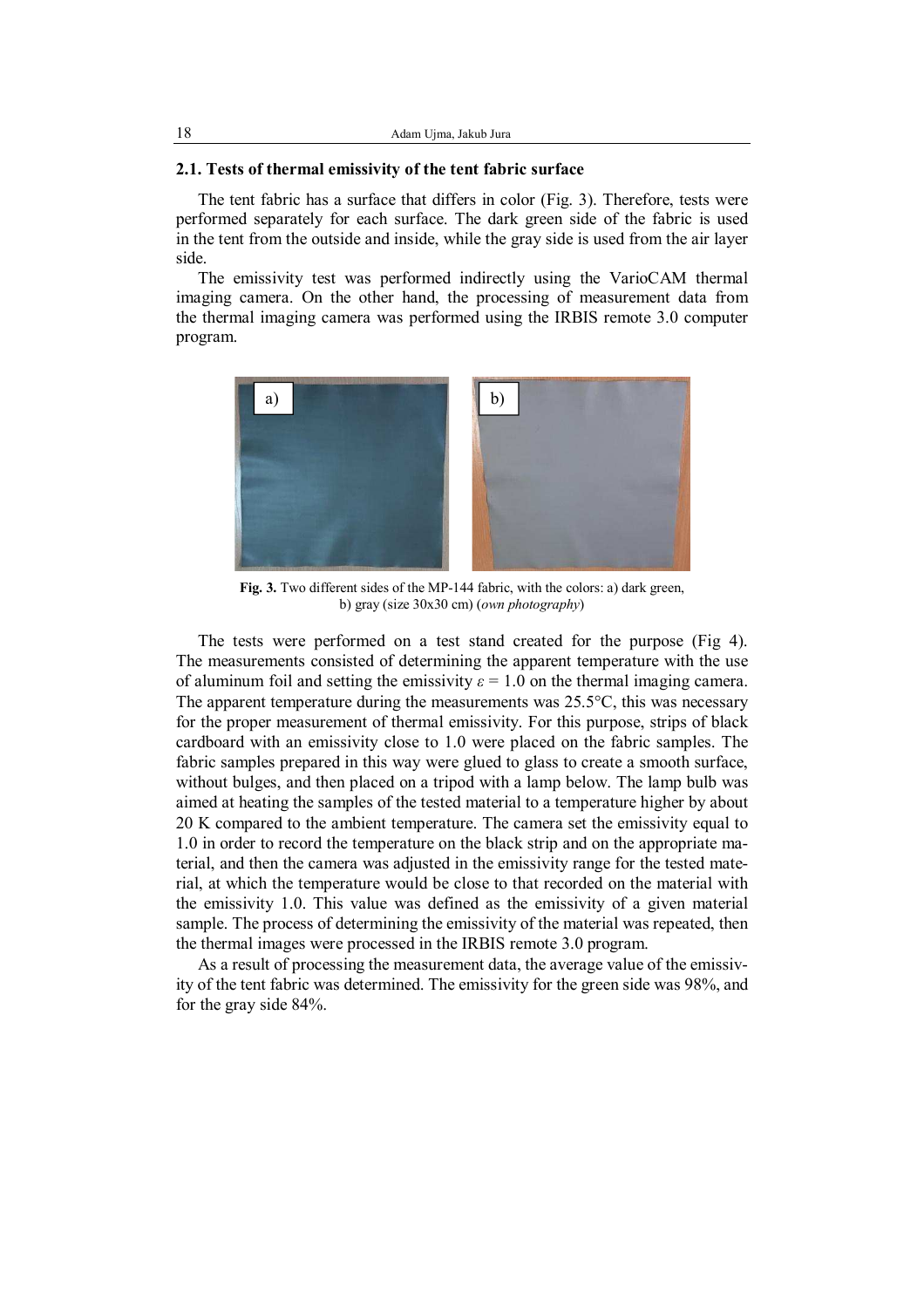This data was used to calculate the coefficients and resistance to heat transfer on the surface of the walls and roof of the tent, as well as the equivalent emittance needed to determine the thermal resistance of the air layer.



**Fig. 4.** Measuring station for testing the thermal emissivity of a fabric (*own photography*)

The test was carried out on a test stand with the HFM 446 Lambda M lambdameter, made by NETZSCH (Fig. 5). Due to the fact that the lammeter is used to test the thermal conductivity of material samples with a thickness of 2 cm, the measurements had to be made indirectly. The approach was used to measure the thermal conductivity of the material, which should have a thermal conductivity similar to that of the fabric. Registering the thermal resistance given by a sample of this material, and then measuring the thermal resistance with the layers of tent fabric added to the original sample.



**Fig. 5.** Samples with the starting material and tent fabric samples placed between them, placed in the lammeter chamber (*own photography*)

The obtained values showing the difference in thermal resistances of the individual tests, divided by the number of fabric layers, made it possible to calculate the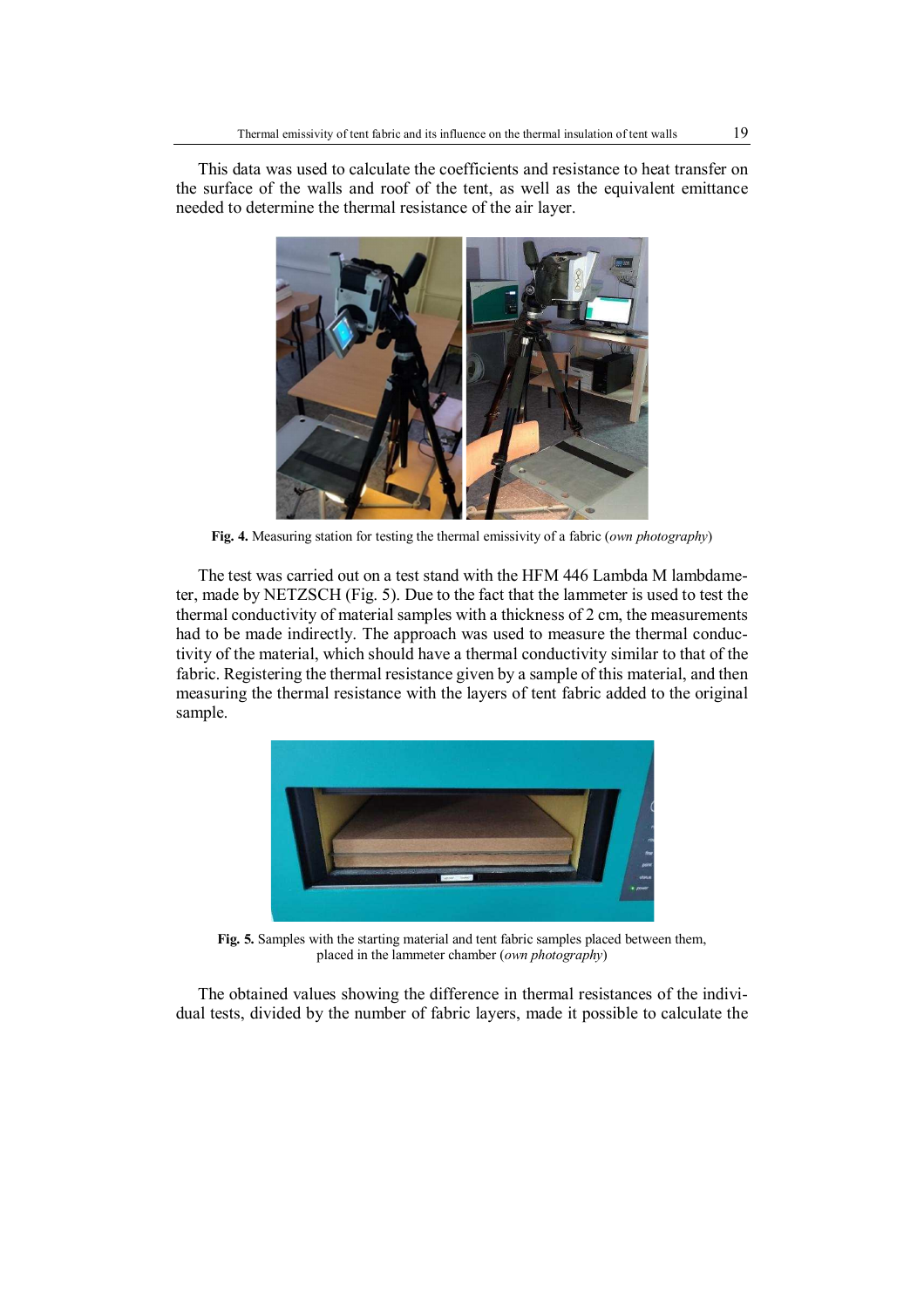average thermal resistance and thermal conductivity of the fabric. The most advantageous in terms of comparative measurements were the MDF board samples for which the tested thermal conductivity was  $0.10 \text{ W/(m} \cdot \text{K)}$ .

The lammeter also measured the thickness of the tested samples. The measurements show that the average thickness of the samples of the material made available for testing was 0.31 mm. Measurements made with the use of a lammeter indicate that the average thermal resistance of a single layer of fabric is  $0.00351 \text{ m}^2 \cdot \text{K/W}$ . This value was also used for further calculations of the thermal insulation of the walls and the roof of the tent. Assuming the average thickness of the fabric samples at the level of 0.31 mm and the average value of the thermal resistance of a single fabric layer of 0.00351 m² ∙ K/W, the average value of the thermal conductivity coefficient of the tent fabric was  $0.088$  W/(m·K).

### **3. Determination of the thermal insulation properties of the tent shell**

The calculations of the parameters of the tent partitions were made for two cases, the cold period, assuming a temperature outside the tent of  $-30^{\circ}$ C and the temperature difference between the heated zone and the external environment of 40 K, and for the hot period, at the external temperature of  $50^{\circ}$ C and the temperature difference of 30 K. The determined values of heat transfer resistances on the surfaces of the tent partitions, taking into account the emission properties of the fabric surface, are presented in Table 1.

|                                                                     | Resistance to heat transfer |            |  |
|---------------------------------------------------------------------|-----------------------------|------------|--|
| The surface of the outer baffle<br>and the color of the tent fabric | Cold period                 | Hot period |  |
|                                                                     | $m^2 \cdot K/W$             |            |  |
|                                                                     | $R_{si}$                    |            |  |
| $wall - green$                                                      | 0.134                       | 0.125      |  |
| wall - gray                                                         | 0.147                       | 0.137      |  |
| $\text{roof}-\text{green}$                                          | 0.101                       | 0.162      |  |
|                                                                     | 0,107                       | 0.182      |  |
|                                                                     | $R_{se}$                    |            |  |
| wall, roof – green                                                  | 0.0035                      | 0.032      |  |

**Table 1.** Calculation results of the heat transfer resistance on the surfaces of the tent partition (*own study*)

Due to the fact that the temperature conditions of the partition operation and their emission properties were taken into account in their calculation, they were used for further calculations.

The determined values of the thermal resistance  $R_u$  and  $R_T$  as well as the heat transfer coefficient of the vestibule space and the entire system, also taking into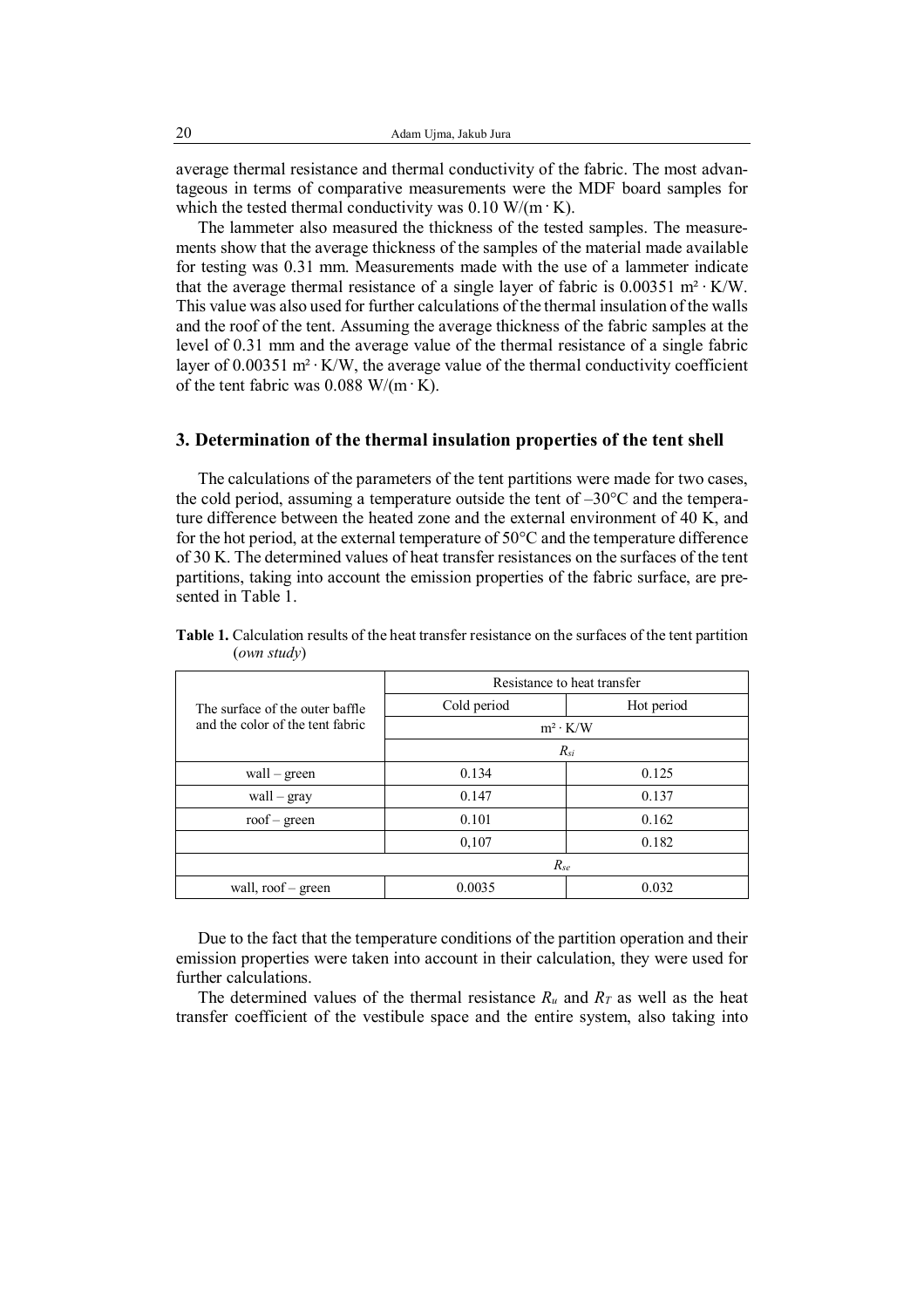account the internal partition, between the vestibule and the main operating zone of the tent for the cold and hot period are shown in Table 2. Table 3 presents the values of the thermal resistance of the air layers  $R_{wp}$  in the individual partitions of the tent for the cold and hot period.

**Table 2.** The results of calculations of the thermal resistance  $R_u$  and the heat transfer coefficient of the vestibule (*own study*)

| Vestibule thermal parameters                    | Cold period<br>Hot period |       |
|-------------------------------------------------|---------------------------|-------|
| Thermal resistance $R_u$ , m <sup>2</sup> · K/W | 0.061                     | 0.064 |
| Thermal resistance $R_T$ , m <sup>2</sup> · K/W | 0.212                     | 0.205 |
| Heat transfer coefficient U, $W/(m^2 \cdot K)$  | 4 717                     | 4.878 |

**Table 3.** Calculation results of the thermal resistance of air layers in the tent's partitions (*own study*)

|                                  | Resistance to heat transfer |            |  |
|----------------------------------|-----------------------------|------------|--|
| Air layer in the outer partition | Cold period                 | Hot period |  |
|                                  | $m^2 \cdot K/W$             |            |  |
| in the wall                      | 0.182                       | 0.141      |  |
| in the roof                      | 0.145                       | 0.123      |  |

The determined values of the thermal resistance  $R<sub>T</sub>$  and the heat transfer coefficient *U* of the external partitions of the heated or cooled tent zone are illustrated by the results presented in Table 4, relevant for the cold and hot period.

**Table 4.** Results of calculations of thermal resistance *RT* and heat transfer coefficient *U*, external partitions of the tent (*own study*)

| External<br>partitions | Thermal resistance $R_T$ |            | Heat transfer coefficient $U$ |            |
|------------------------|--------------------------|------------|-------------------------------|------------|
|                        | Cold period              | Hot period | Cold period                   | Hot period |
|                        | $m^2 \cdot K/W$          |            | $W/(m^2 \cdot K)$             |            |
| wall                   | 0.353                    | 0.298      | 2.833                         | 3.356      |
| roof                   | 0.283                    | 0.317      | 3.533                         | 3.155      |

## **Conclusions**

The tests presented in the article determined the value of the thermal emissivity factor *ε* of the tent fabric on both sides. This factor has a significant impact on the value of the heat transfer coefficient on the surface of the fabric. For the dark green surface  $\varepsilon = 0.98$ , and for the gray side  $\varepsilon = 0.84$ . As a result of the thermal conductivity test in a lammeter, the average value of the thermal conductivity coefficient *λ* of the tent fabric was  $0.088$  W/(m  $\cdot$  K). The determined value of the thermal resistance of